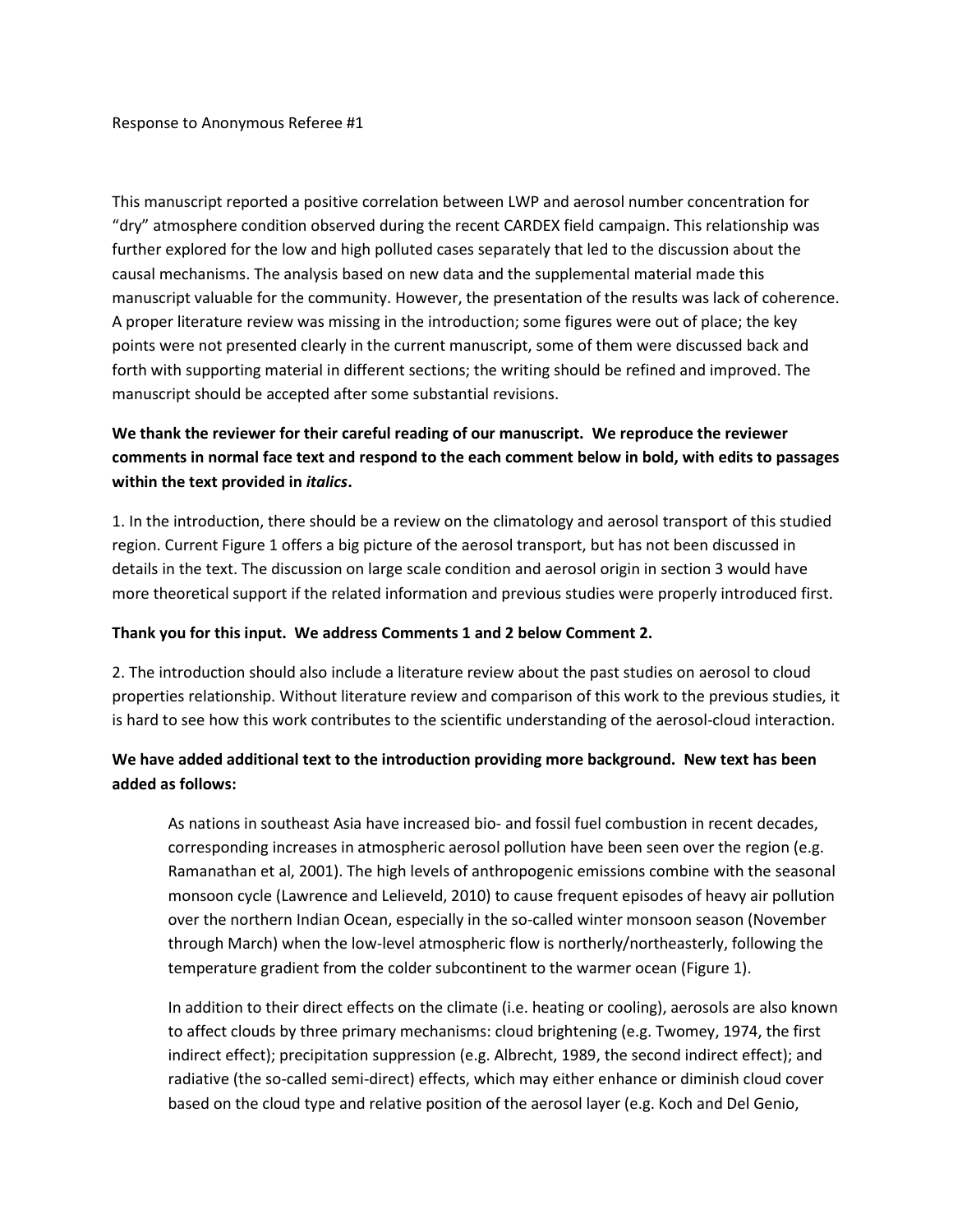2010). It is important to note that in addition to the often opposing signs of each of these effects, aerosol-cloud interactions have been shown to be highly dependent on the regime (i.e. the typical meteorological conditions, cloud types, location) in which they are found (Stevens and Feingold, 2009). That is, the expression of any or multiple aerosol-cloud effects will be dependent on the conditions under which they are expressed, and thus may vary from one region to another even when considering physically similar clouds. In-situ observations of all types of clouds are thus critical to understanding the full range of indirect effects influencing the Earth's atmosphere.

3. Figures and tables from the appendix are frequently cited in the section 2 and 3, affecting the logical flow of the writing. It seems Figure A1,2,3,4,7,8,9,10, Table A1 are not cited in the appendix, but only in section 2 and 3. Appendix A may be consolidated into the method section, since it is only three paragraphs and they are closely related to the results being discussed later in the manuscript.

**Thank you for this comment. We intend the appendix as a compilation of additional text as well as figures which may be of interest to those looking for more depth on our work, without being a primary result of the paper. The Appendix figures and the Appendix text are thus intended to be largely exclusive of one another. However, we have rewritten references in Sections 2 and 3 to highlight the figures of the main text while using the appendix as a supplement where appropriate, and have done some minor reorganizing within the figures (e.g. we have consolidated the original Fig. 7 and A5 into one, and moved Figure 7 after Figure 10 while removing Figure 8 as addressed in a later comment). We have rewritten the text referencing the appendix figures to make them more concise and stand-alone as a supplement. Regarding Appendix A, we have added some additional methods text in the revision and believe it remains long enough and specific enough to merit its own appendix. The revised intro text laying out the paper structure is copied below:**

Here we present new observations of the dry season climatology of this trade cumulus regime, including cloud, aerosol, and meteorological properties, as observed during CARDEX. In Sect. 2, we *describe characteristics of the full CARDEX dataset* and two distinct *classes of* atmospheric properties ("wet" and "dry" regimes) *and examine* the differing *conditions which are responsible for each*. *Section 3 then focuses on cases within the latter regime to describe the systematic distinctions observed between low and high pollution cases, as well as observed aerosol–cloud correlations. These pollution case studies allow insight into the mechanisms governing the observed differences in cloud properties*. We then offer *a brief discussion of* some potential causal factors of the observed correlations, including the role of aerosol in modifying atmospheric humidity and the potential implications for the understanding of aerosol effects on clouds.

4. Since the moderately polluted cases contribute to nearly half of the total cases, the results from these cases should be at least discussed in the manuscript, and compared to the low- and high-polluted cases.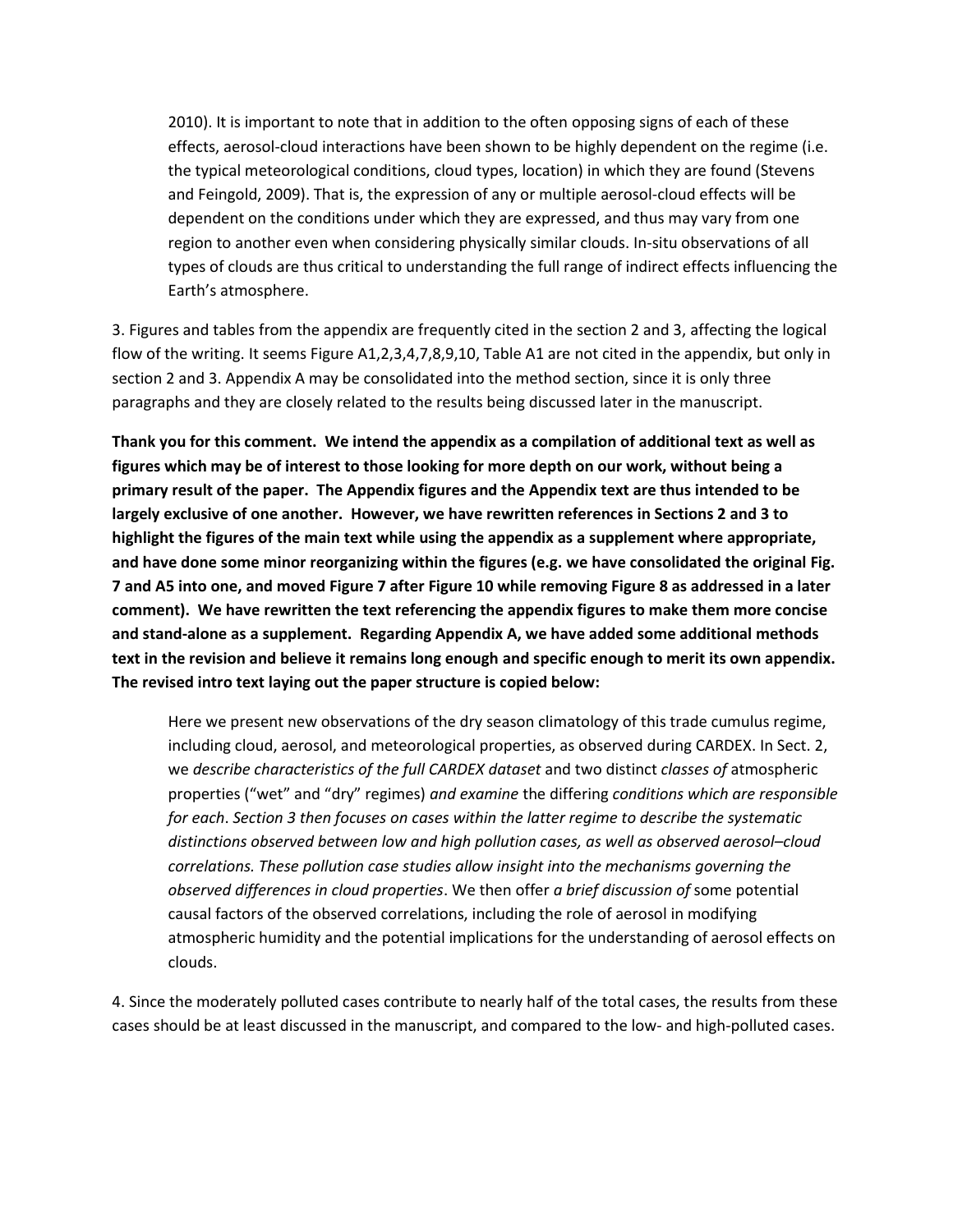**This was discussed in the original text (Page 29355, Lines 22-25; Table 4). As mentioned in the text, we wish to focus on the contrast between the two case studies; however, we have added brief additional text describing the characteristics of Case M as follows:**

The ``moderately polluted" cases (1000<CPC<1500,cm<sup>-3</sup>) are excluded from the figures in order to bring focus to the high/low pollution contrast; however, Table 4 shows that these observations consistently fall between Case L and Case H *(e.g. LWP, z\_PBL, LEF),* and in many cases they are in fact closer to Case H values *(e.g. LCL, z\_cb, humidity)*. *This holds true for the UAV vertical profiles (T, RH, aerosol) as well.*

5. Have the authors explored the reasons why the "wet" cases do not show a correlation between LWP and CPC? This seems to be an important piece of the puzzle, and could potentially help to explain the correlation shown in the "dry" cases.

**Thank you for this comment. The main point of making this distinction is that LWP exhibits much greater variability during the "wet" periods, (evident in Figure 6 and Table 3); therefore a longer record of LWP data would be required to detect a statistically significant correlation for those cases. Thus while the focus of this paper is on the variability under the so-called dry cases, we have added additional text regarding our hypothesis as to the ''wet''/LWP correlations.** 

This difference in origin corresponds to greater variability in the clouds formed during "wet" conditions. When considering only the "dry" cases *with a narrower range of variability in LWP*, we *are able to detect a statistically-significant correlation between aerosol and cloud variability*. *We hypothesize that the greater variability of LWP under high-humidity conditions is a result of unconstrained vertical development of the clouds which form under more humid conditions; greater humidity tends to increase cloud thickness, so greater upper-level humidity may feed cloud development that is decoupled from conditions within the boundary layer.*

6. Figure 8 seems redundant after Figure 7.

# **The original Figure 8 has been removed and the discussion has been consolidated around original Figure 7.**

Figure *9 [original Figure 7]* shows the observed Case L and Case H 5 flight profiles from the aerosol-radiation UAV. Note that Case H is uniformly more polluted (as measured by both the CPC and aethalometer) through the lower atmosphere up to about 2km, at which point average pollution decreases for both cases. This is true for all cases except for one Case L flight which sampled an elevated aerosol plume. Case H exhibits warmer temperatures throughout the atmospheric column, with the maximum mean difference between the two cases occurring around the temperature inversion/cloud layer altitude (due to systematic differences in inversion height for Case L vs. H*).* […] The more polluted cases rather uniformly have higher boundary-layer relative humidity, and substantially higher free troposphere relative humidity. *The brief exception to this is around 800m, where the humidity of Case L is greater than that of Case H; this* corresponds to differences in the average altitude of the sub-cloud mixed layer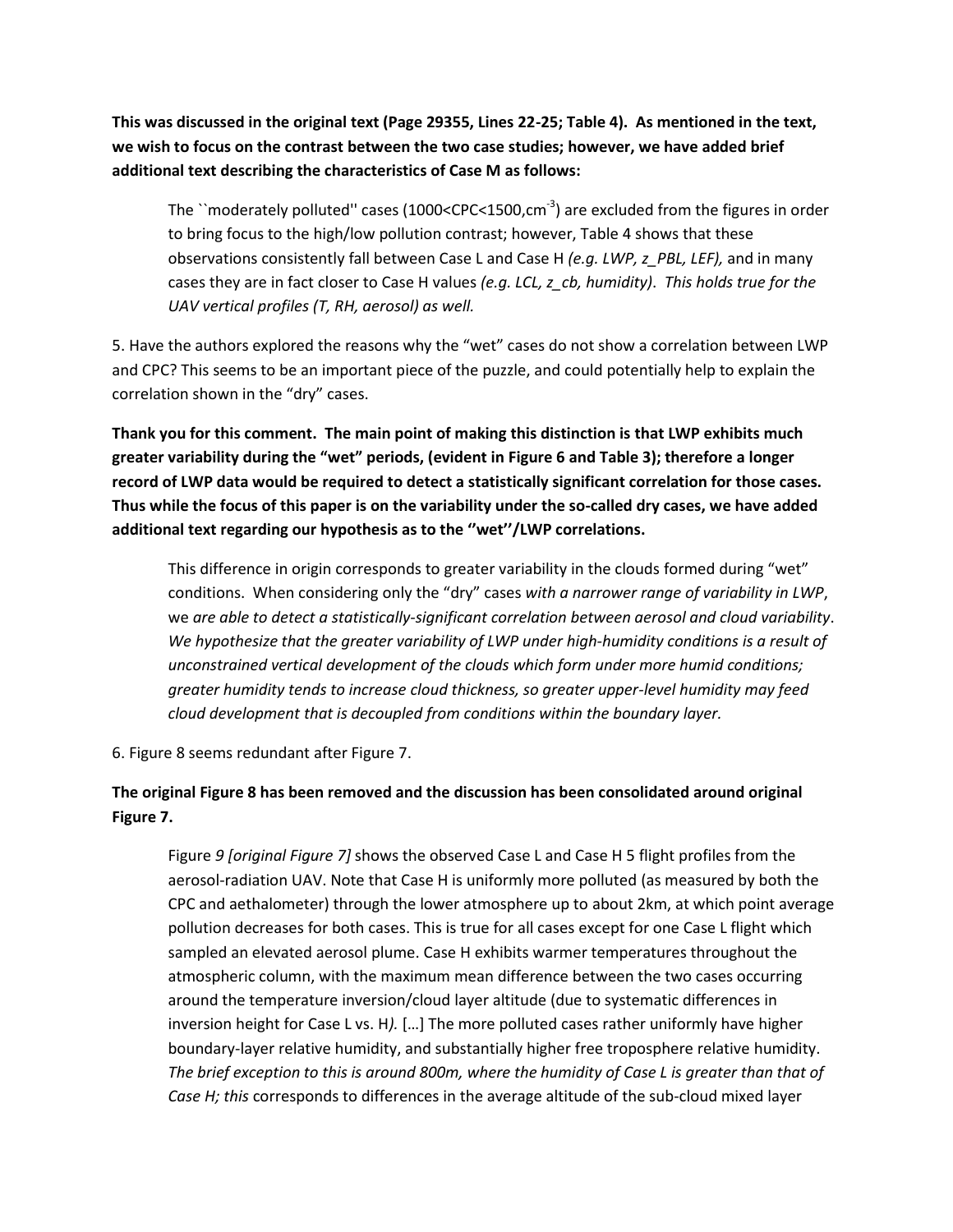between the two cases, which is higher in altitude for Case L. Case H again has higher RH above the inversion, which may partly facilitate the correspondingly larger average cloud water content in this case, *similar to the hypothesized mechanism behind the variability in cloud liquid water for the "wet" versus "dry" cases as discussed in Section 2, though to a lesser degree.*

7. The air mass back trajectories are mentioned in section 2.2, and the air mass origin is again discussed in section 3.2.2. The authors should consider rearrange and consolidate the material.

**Thank you for the comment. As also addressed under Comment #3, the structure of the paper was intended to first discuss the dataset as a whole in Section 2 (i.e. the wet/dry distinction), before focusing solely on the ''dry'' data in Section 3. Additionally, the discussion in Section 3 has been substantially rearranged for clarity. Specifically, Section 3.1 has been rearranged in itself; text from Section 3.3 has been moved up to 3.1; the remaining Section 3.3 has been rearranged. The difference in the context between the air mass trajectories in Section 2.2 and Section 3.2.2 has been clarified.** 

1. Page 29349, line 7, change to "INDOEX is the result of…"

## **This has been reworded to improve clarity. The sentence now reads:**

*INDOEX, a collaborative experiment between multiple international organizations and led by Scripps Institution of Oceanography,* made simultaneous multi-platform measurements in the Indian Ocean with the goal of observationally constraining direct and indirect effects of aerosols in the region, in particular the atmospheric heating and surface cooling caused by the presence of black carbon (BC) aerosols within the atmospheric column.

2. Page 29349, line 16, delete "would"

## **This has been changed for clarity.**

INDOEX *thus* set the stage for later work in the region investigating the effects of absorbing aerosols within the atmospheric column.

3. Page 29349, line 25, "CARDEX follows…" should be moved to the next paragraph

**This sentence has been reworded as follows, however it should remain as the concluding sentence of the previous paragraph as it functions as a transitional concluding sentence.**

CARDEX follows from these previous studies using UAVs and ground measurements, and for the first time incorporates *measurements of turbulent kinetic energy and latent heat fluxes* for a greater focus on *how thermodynamic factors and atmospheric dynamics* may *influence aerosol effects on clouds*.

4. Page 29350, line 16, delete "a time"

**We believe "a time" is necessary for grammatical clarity of this phrase (i.e. we are saying "the dry season is a time when…" rather than "CARDEX was designed when…").**